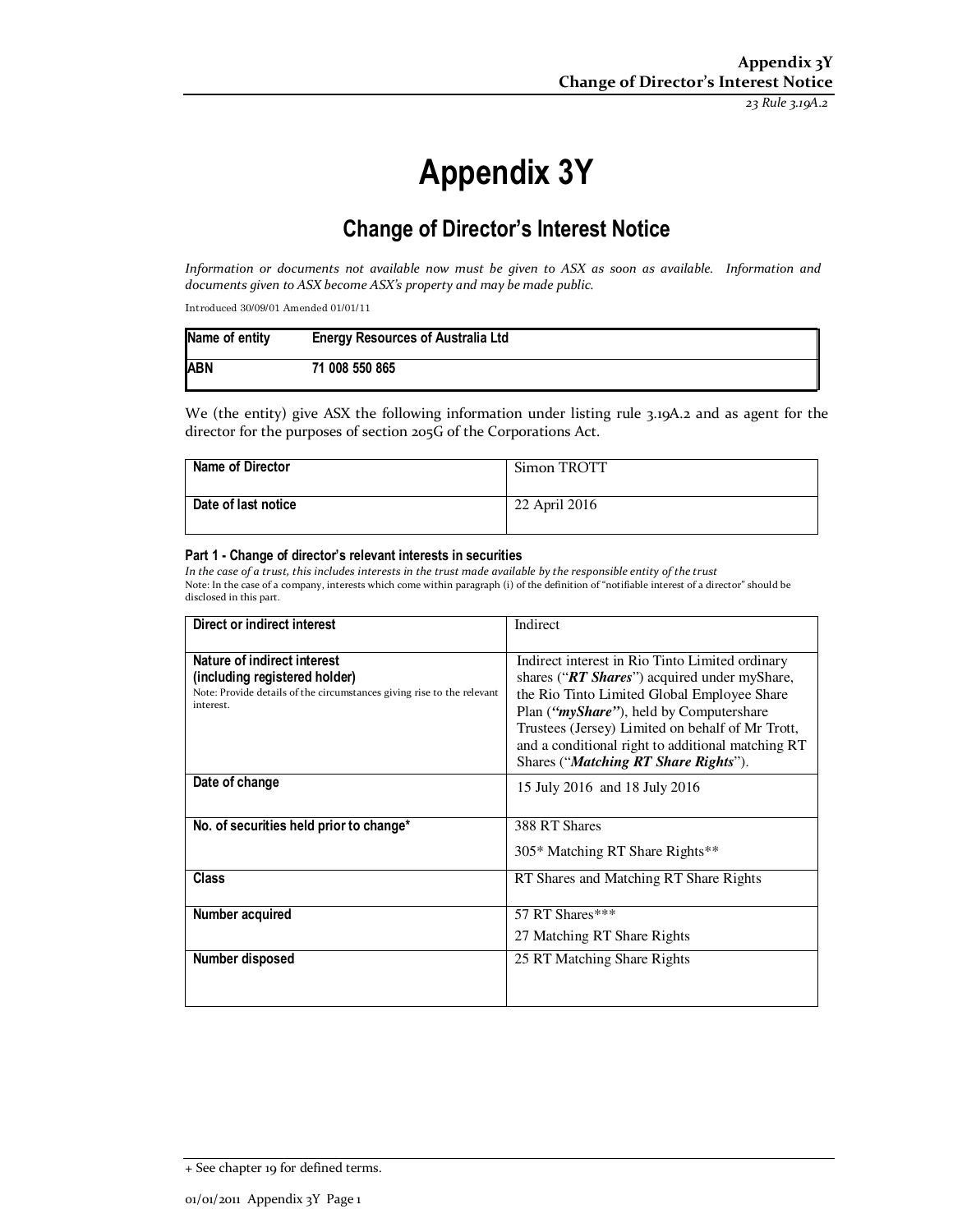| <b>Value/Consideration</b><br>Note: If consideration is non-cash, provide details and estimated<br>valuation                                                               | Acquisition of:<br>30 RT Shares for nil consideration, following<br>$\bullet$<br>vesting of Matching RT Share Rights on 15<br>July 2016 under the terms of myShare, being:<br>26 RT Shares***;<br>4 RT Shares representing the value of<br>dividends that would have been paid<br>since grant on the Matching RT Share<br>Rights**.<br>27 RT Shares on 18 July 2016 at \$50.41 per<br>share under the terms of myShare.<br>Grant of 27 Matching RT Share Rights on 18 |
|----------------------------------------------------------------------------------------------------------------------------------------------------------------------------|-----------------------------------------------------------------------------------------------------------------------------------------------------------------------------------------------------------------------------------------------------------------------------------------------------------------------------------------------------------------------------------------------------------------------------------------------------------------------|
|                                                                                                                                                                            | July 2016 under the terms of myShare at no<br>cost.                                                                                                                                                                                                                                                                                                                                                                                                                   |
|                                                                                                                                                                            | Disposal of 25 Matching RT Share Rights on 15<br>July 2016 resulting in a corresponding allocation<br>of RT Shares for nil consideration following<br>vesting of the Matching RT Share Rights under<br>the terms of myShare.                                                                                                                                                                                                                                          |
| No. of securities held after change                                                                                                                                        | 445 RT Shares                                                                                                                                                                                                                                                                                                                                                                                                                                                         |
|                                                                                                                                                                            | 307 Matching RT Share Rights**                                                                                                                                                                                                                                                                                                                                                                                                                                        |
| Nature of change<br>Example: on-market trade, off-market trade, exercise of options,<br>issue of securities under dividend reinvestment plan, participation in<br>buy-back | Acquisition of RT Shares pursuant to the vesting<br>of Matching RT Share Rights** effective 15 July<br>2016 under the terms of myShare.<br>Acquisition of RT Shares and grant of Matching<br>RT Share Rights effective 18 July 2016 under the<br>terms of myShare.                                                                                                                                                                                                    |

\* The number of Matching RT Share Rights held after the change was misstated on the Appendix 3Y released to the ASX on 22 April 2016 as 276. The correct number of Matching RT Share Rights held after the change was 305.

\*\* In accordance with the rules of myShare, upon vesting of the Matching RT Share Rights, Mr Trott may receive additional RT Shares in lieu of dividends that would have been paid to him in the period from grant on the base number of shares being the subject of the Matching RT Share Rights that vest.

\*\*\* This includes 1 RT Share resulting from the aggregation of fractional entitlements arising from Matching RT Share Rights vesting under the terms of myShare.

| Nature of indirect interest                                                        | RT Shares held by Computershare Company         |
|------------------------------------------------------------------------------------|-------------------------------------------------|
| (including registered holder)                                                      | Nominees Limited (as the nominee for the Vested |
| Note: Provide details of the circumstances giving rise to the relevant             | Share Account on behalf of Simon Trott)         |
| interest.                                                                          |                                                 |
| Date of change                                                                     | N/A                                             |
|                                                                                    |                                                 |
| No. of securities held prior to change                                             | 697 RT Shares                                   |
|                                                                                    |                                                 |
| Class                                                                              | <b>RT</b> Shares                                |
|                                                                                    |                                                 |
| Number acquired                                                                    | N/A                                             |
|                                                                                    |                                                 |
| Number disposed                                                                    | N/A                                             |
| <b>Value/Consideration</b>                                                         | N/A                                             |
| Note: If consideration is non-cash, provide details and estimated                  |                                                 |
| valuation                                                                          |                                                 |
|                                                                                    |                                                 |
| No. of securities held after change                                                | 697 RT Shares                                   |
|                                                                                    |                                                 |
| Nature of change                                                                   | N/A                                             |
| Example: on-market trade, off-market trade, exercise of options,                   |                                                 |
| issue of securities under dividend reinvestment plan, participation in<br>buy-back |                                                 |
|                                                                                    |                                                 |

<sup>+</sup> See chapter 19 for defined terms.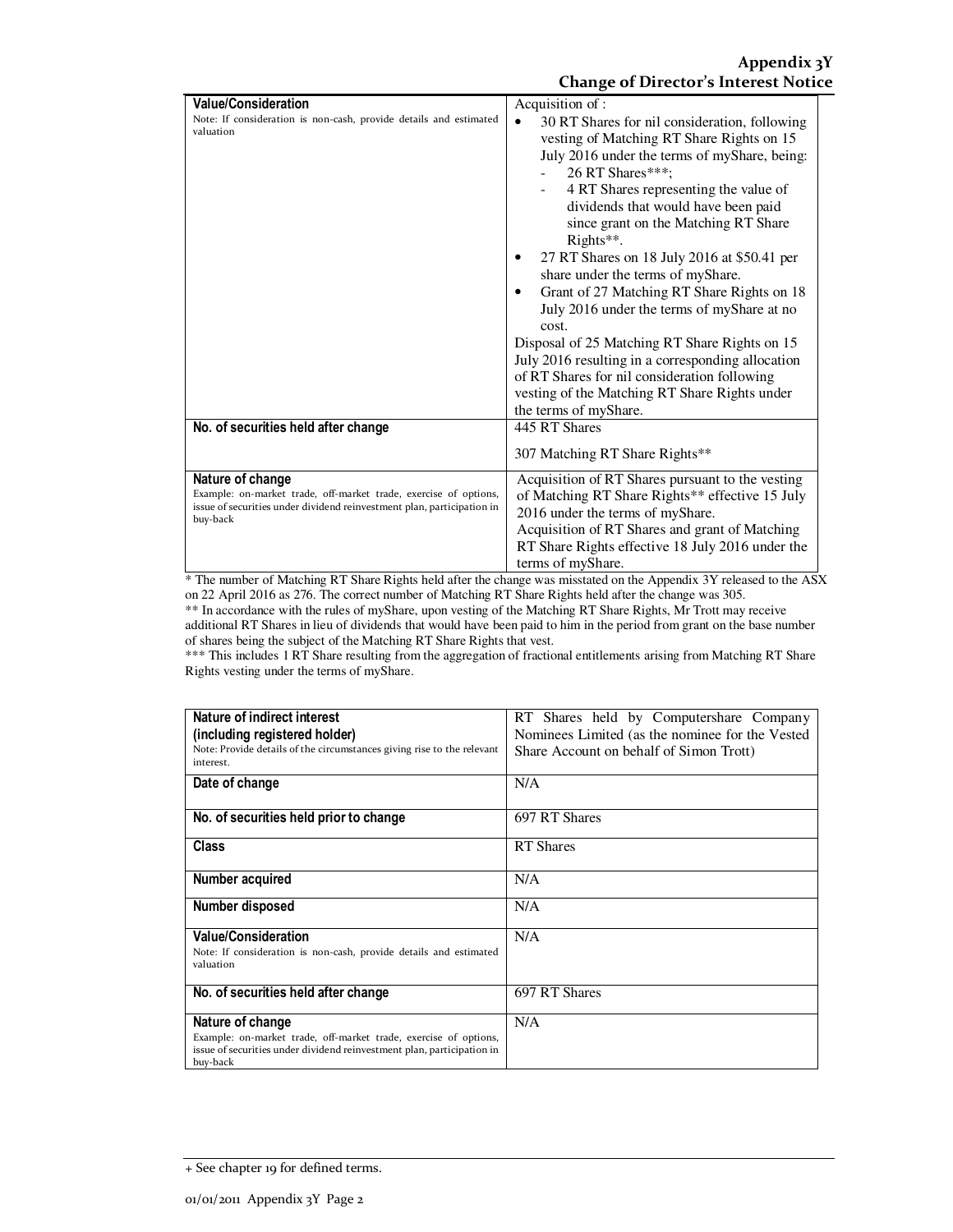| Direct or indirect interest                                                                                                                                                | Direct           |
|----------------------------------------------------------------------------------------------------------------------------------------------------------------------------|------------------|
| Nature of indirect interest<br>(including registered holder)                                                                                                               | N/A              |
| Note: Provide details of the circumstances giving rise to the relevant<br>interest.                                                                                        |                  |
| Date of change                                                                                                                                                             | N/A              |
| No. of securities held prior to change                                                                                                                                     | 2,979 RT Shares  |
| <b>Class</b>                                                                                                                                                               | <b>RT</b> Shares |
| Number acquired                                                                                                                                                            | N/A              |
| Number disposed                                                                                                                                                            | N/A              |
| <b>Value/Consideration</b><br>Note: If consideration is non-cash, provide details and estimated<br>valuation                                                               | N/A              |
| No. of securities held after change                                                                                                                                        | 2,979 RT Shares  |
| Nature of change<br>Example: on-market trade, off-market trade, exercise of options,<br>issue of securities under dividend reinvestment plan, participation in<br>buy-back | N/A              |

| Direct or indirect interest                                                                                                                         | Direct                                                                                                                 |
|-----------------------------------------------------------------------------------------------------------------------------------------------------|------------------------------------------------------------------------------------------------------------------------|
| Nature of indirect interest<br>(including registered holder)<br>Note: Provide details of the circumstances giving rise to the relevant<br>interest. | N/A                                                                                                                    |
| Date of change                                                                                                                                      | N/A                                                                                                                    |
| No. of securities held prior to change                                                                                                              | 36,630 rights ("Rights") to be granted RT Shares,<br>being:                                                            |
|                                                                                                                                                     | 4,509 Rights under the Rio Tinto Limited<br>Bonus Deferral Plan as amended from time<br>to time (" $BDP$ ")**;         |
|                                                                                                                                                     | 26,431 Rights under the Rio Tinto Limited<br>Performance Share Plan as amended from<br>time to time (" $PSP$ ")**; and |
|                                                                                                                                                     | 5,690 Rights under the Rio Tinto Limited<br>Management Share Plan as amended from<br>time to time (" $MSP$ ")**.       |
| <b>Class</b>                                                                                                                                        | Rights under the terms of the BDP, the PSP and<br>the MSP.                                                             |
| Number acquired                                                                                                                                     | N/A                                                                                                                    |
| Number disposed                                                                                                                                     | N/A                                                                                                                    |
| <b>Value/Consideration</b><br>Note: If consideration is non-cash, provide details and estimated<br>valuation                                        | N/A                                                                                                                    |
| No. of securities held after change                                                                                                                 | 36,630 Rights, being:                                                                                                  |
|                                                                                                                                                     | 4,509 Rights under the BDP;                                                                                            |
|                                                                                                                                                     | 26,431 Rights under the PSP; and                                                                                       |
|                                                                                                                                                     | 5,690 Rights under the MSP.                                                                                            |

<sup>+</sup> See chapter 19 for defined terms.